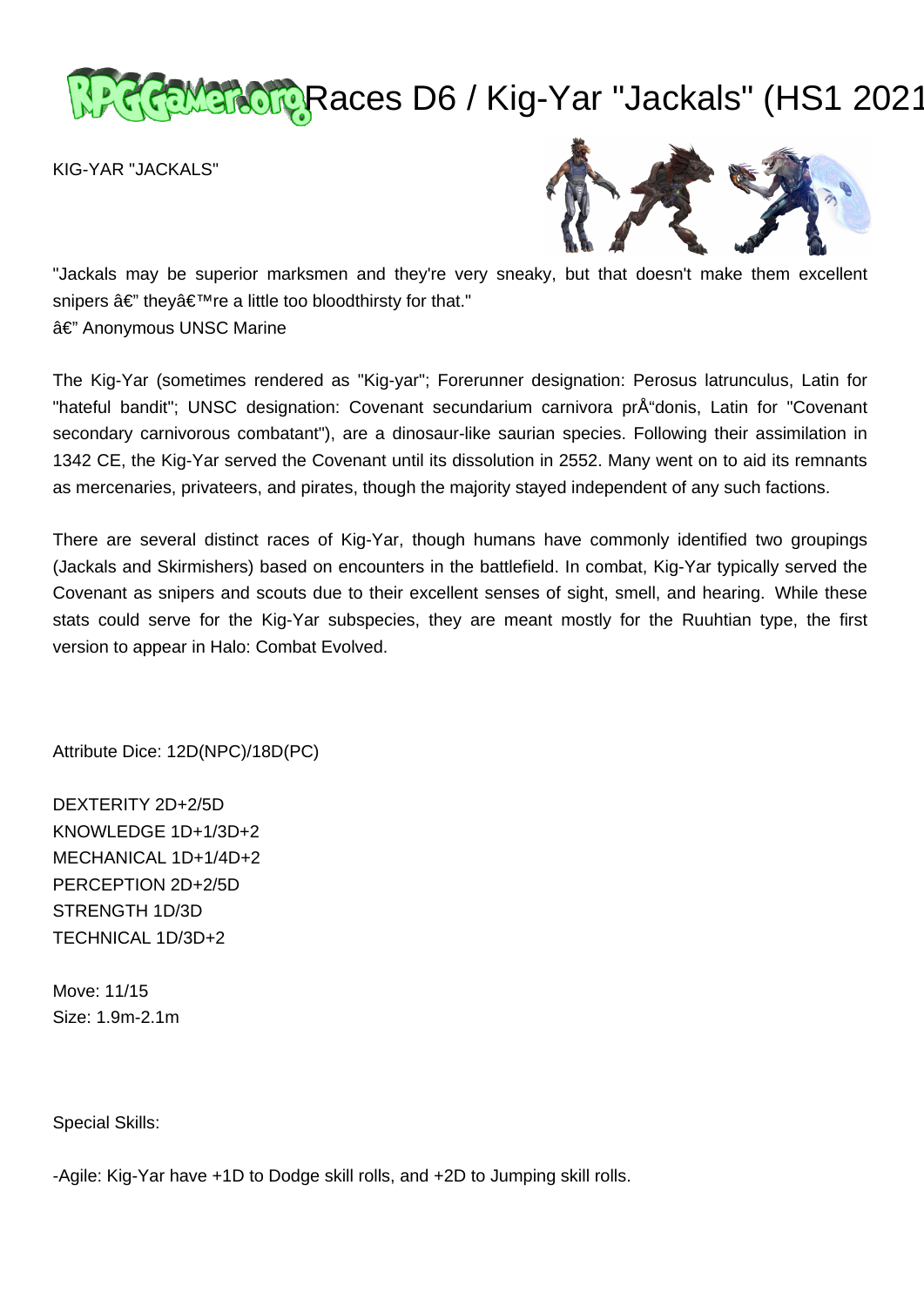-Senses: Kig-Yar have +1D to any Perception skill rolls involving sight, smell, and hearing. This also includes using ranged weapons, especially as snipers.

Special Abilities:

-Plumage: Male Kig-Yar possess plumes of spiny quills (feathers in the case of Skirmishers) at the back of the head and on the elbows; the color of this plumage indicates the Kig-Yar's mood. +1 Difficulty Level to lie when a Kig-Yar character is emotional when trying to do so, or if opposed rolls are used, +1D to the opposed character making the roll. A Difficult Willpower skill roll will negate this effect.

-Sharp Talons: Kig-Yar hands and feet have +1D Physical Damage (slashing).

-Stench: Kig-Yar possess a strong salty, occasionally acrid stench. This makes Hide and Sneak skills rolls one Difficulty Level higher than normal if the ones they hide from are using their sense of smell, or if using opposed skill rolls, the opposer has +1D to their roll to Perception/Search rolls to detect the Kig-Yar.

# Story Factors:

-Bounty Hunters: Kig-Yar will gladly take up bounty hunting as a means to make a profit and don't often care who or how they have to kill to get paid.

-Bullies: Within Covenant society, Kig-Yar have little status and are subservient to all but the Unggoy. Because of this, Kig-Yar frequently harass Unggoy to assert what little authority they have.

-Downtrodden: The Kig-Yar are treated by the other Covenant/Banished races about as poorly as the Unggoy are.

-Fearful: It is not uncommon for Kig-Yar to run away in fear when the odds turn against them, both to save their hides, and to make a profit off of whatever they can steal from the combat zone before it all gets destroyed or retaken.

-Hold A Grudge: Kig-Yar, if slighted, are known for putting out bounties for the one they hold a grudge against, and even willing to go after them themselves to make sure they get revenge, and as devious as they can be, no one wants a pissed off Kig-Yar coming after them, especially if they aren't a part of a higher ranking Covenant species, and that Kig-Yar happens to have a lot of friends.

-Matriarchal Society: In Kig-Yar social structures, females have more power and standing than the males, with the males often having to work hard to prove themselves as potential mates and partners, amongst many other males trying to do the same, while the females tend to be the ones who rule Kig-Yar society.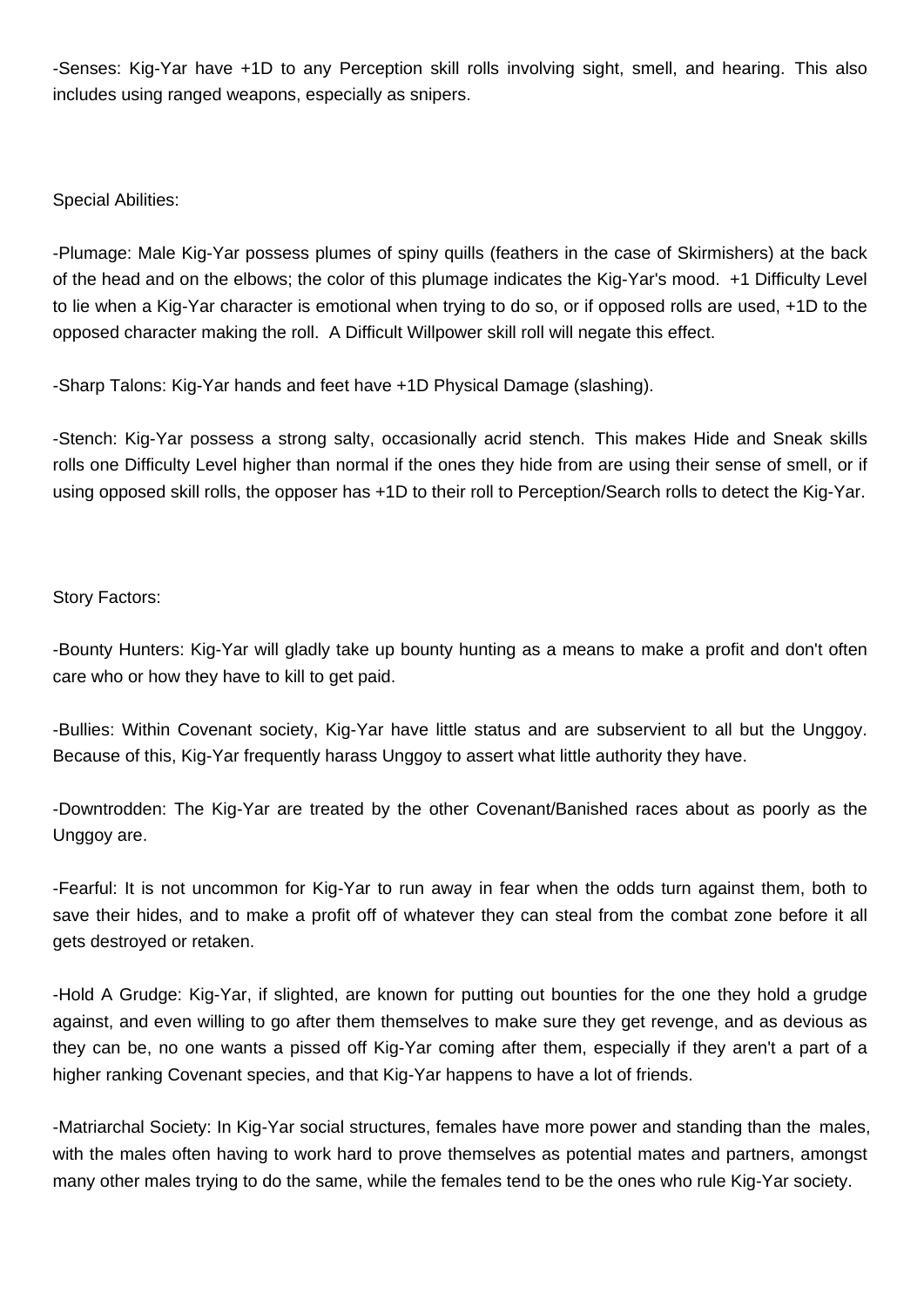-Pirates/: A better start for this might be pirates, privateers, smugglers, mercenaries, etc. They have a long history of being pirates who attack other ships for loot, even before they took to the stars and encountered and joined the Covenant. They can be privateers, effectively pirates for hire who attack designated ships by those that hire them. They can also be smugglers, shipping hidden illicit goods from place to place for a profit, whether they sell to the Covenant member species, the humans, or anyone for that matter. Piracy, privateering, smuggling, and anything else even remotely close to these, and the Kig-Yar will probably do it. If it can be taken, stolen, tortured, killed, eaten, or some some other dubious way do something bad to make a profit, there's a Kig-Yar for any job.

-Profiteers: The Kig-Yar as so much about profit, they might just be able to give the Ferengi a run for their money. Unlike the Ferengi, Kig-yar can put up a better fight.

-Rivalry (Unggoy): The Kig-Yar are one step higher in the Covenant hierarchy, but still get treated poorly, so they treat the Unggoy worse than most other Covenant species. This has led to many conflicts between the two species, and was even the spark for the Grunt Rebellion where the Unggoy may have defeated the Covenant if not for the intervention of an Arbiter. Even after the collapse of the Covenant Unggoy and Kig-Yar dislike each other at the best of times, and will probably try to kill each other long before getting to the worst of times.

-Survivors: Kig-Yar are known for taking situations not working out in their favor and either fleeing or turning them around to better their odds of survival...and profit!

-Underappreciated: While Kig-Yar have shown themselves to be more than adequate snipers, rangers, and starship operaters, they are still on the lower rungs of the Covenant and Banished and not very appreciated for what they do. Although it's not like they haven't earned this unscrupulous reputation, and probably enjoy it.

## **DESCRIPTION**

## **History**

The Kig-Yar were one of many species indexed by the Librarian as part of the Conservation Measure and preserved on Installation 00 from the firing of the Halo Array. They were subsequently returned to their homeworld, where they began rebuilding their culture.

# Development of civilization

During their early history, Kig-Yar society was divided into clans that sailed across Eayn's seas as pirates, raiding the encampments and settlements of rival clans. Ancient Kig-Yar once experienced a gladiatorial era, similar to humans. These ancient Kig-Yar would hold inter-clan physical combat competitions in the largest population centers on Eayn's biggest continent. Eventually, the clans united, and the Kig-Yar species worked together in developing space-travel technology.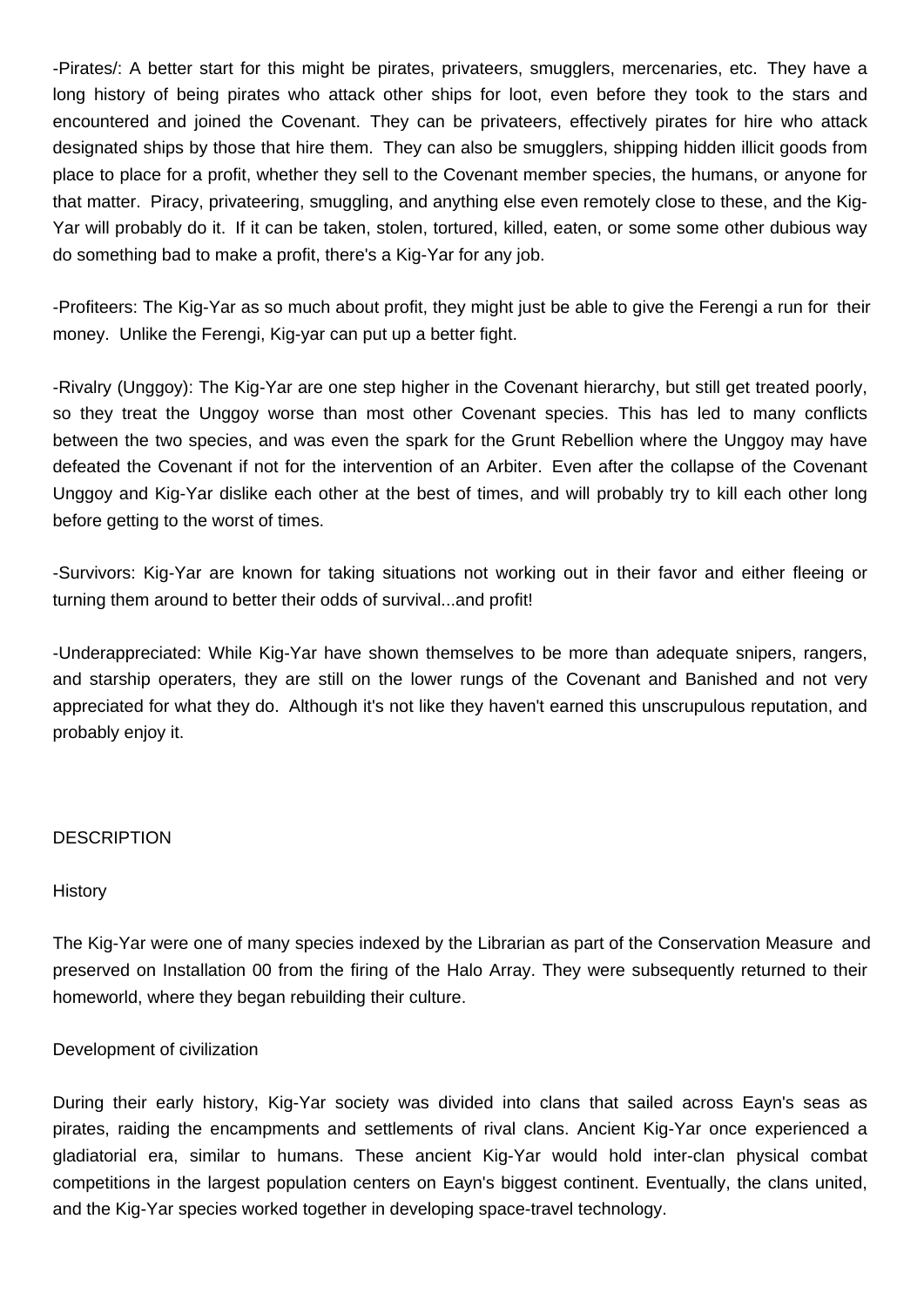Shortly afterward, they established colonies on many small asteroids and planetoids around Chu'ot. The Kig-Yar on these asteroids were sustained by gray market trade and developed free from the government that dominated Eayn. Some Kig-Yar continued their ancient ways of life and became pirates once more, preying upon merchant starships. The piracy and looting in the system led to the Kig-Yar government's militia recruiting selectively picked Commandos from sectarian societies from the asteroids that orbit Chu'ot. The Commandos fought off the pirates in an extremely ruthless and precise fashion. When the overwhelming Covenant military juggernaut arrived in the Kig-Yar home system in 1342, the Kig-Yar pirates and militia joined forces in an attempt to fend off the alien intruders.

## The Covenant

At first, the Covenant arrived in the Kig-Yar home system with small contingent fleets. These fleets were directly attacked by ruthless Kig-Yar pirates and mercenaries, leading to a long naval war in the system. Despite the sheer strength and numbers of the Covenant, the Kig-Yar used the Y'Deio system to their advantage. It was difficult for the larger Covenant ships to maneuver through Y'Deio's abnormally dense asteroid belt compared to the Kig-Yar's smaller vessels, while Kig-Yar forces could use the asteroids for hiding. The war between the Covenant and Kig-Yar forces culminated in sieges of redoubts on the asteroids surrounding their world. Eventually, realizing the unlikelihood of them winning the war and the opportunity to profit from the expansion of trade, they accepted Letters of Marque: commissions from the Ministry of Tranquility to engage in the services of the Covenant, though often this was merely used as an excuse to continue their plundering lifestyle. The Kig-Yar would spend much of their time preying on the ships of the Covenant's enemies, such as humanity.

Kig-Yar are around the same level as the Unggoy in the Covenant hierarchy, although the Kig-Yar despised the Unggoy and believed themselves to be superior. This reached a boiling point in 2462, when the growing Unggoy population on High Charity put pressure on the Kig-Yar as many of the Kig-Yar were forced to relocate their homes and nests to accommodate the Unggoy. The relocation caused stress for female Kig-Yar that were going through their incubation cycles, and Kig-Yar infant mortality rose on High Charity and the birth rate declined. To exact their revenge, a radical group of Kig-Yar shipmasters poisoned infusionsâ€"recreational narcotics the Unggoy enjoyedâ€"on High Charity and on the vessels operated by the Kig-Yar which left many male Unggoy sterile. Although a junior staffer in the Ministry of Concert found evidence of this, the High Council failed to properly investigate the incident, as they were willing to accept several thousand sterile Unggoy rather than risk upsetting the Kig-Yar. As a result, the offending Kig-Yar were not imprisoned and the guilty shipmasters were simply fined for damages. The lack of attention and the case's results eventually culminated to the Unggoy Rebellion. The Unggoy began to attack, not only the Kig-Yar but, all other races in the Covenant. The Sangheili and Kig-Yar faced difficulty quelling the rebellion, which led to an Arbiter partially glassing Balaho to convince the Unggoy to surrender.

## Human-Covenant War

A Kig-Yar missionary ship, the Minor Transgression, was the first Covenant vessel to make contact with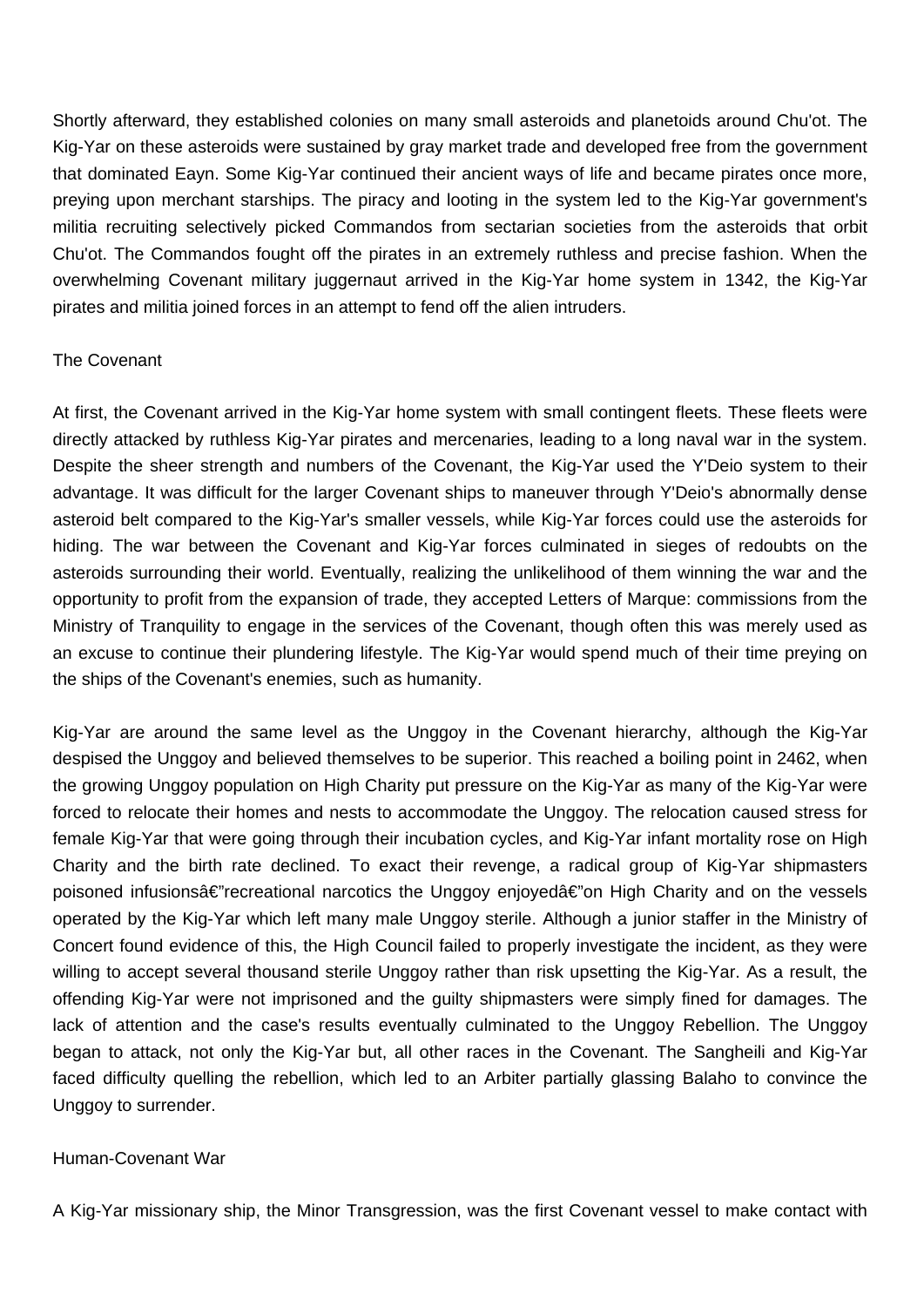humanity. The ship raided a commercial freighter leaving the planet Harvest, and the events that followed would later lead to full-scale military action on the part of humanity and the Covenant. The Kig-Yar serving with the Ministry of Tranquility would continue to patrol the space around humanity's known territory. The Kig-Yar were responsible for discovering numerous human colonies, such as Madrigal, and would report their findings to the rest of the Covenant fleet.

Following the outbreak of the Human-Covenant War, human encounters with Kig-Yar were brief and poorly documented. Rumors and fragmentary evidence pointed to incidents of Jackal piracy against human civilians.

In 2535, a group of Kig-Yar under Reth discovered the Rubble, a community of Insurrectionists and human survivors of the glassing of Madrigal, while attempting to mine the asteroids in the 23 Librae system. Peter Bonifacio, a member of the Rubble Security Council, made contact with the Kig-Yar and agreed to trade Covenant weaponry in exchange for human slipspace drives. Although the humans believed the Kig-Yar were rebels defying Covenant authority, they were in fact secretly proceeding with the blessing of the High Prophet of Truth to use the weapons to map UNSC space and learn the location of Earth and other human colonies. Reth had created an Unggoy army on a nearby moon with the intents to attack the Rubble with it and use it for Kig-Yar nesting grounds. However, the plan fell apart due to the High Prophet of Regret sending Sangheili warriors to investigate the weapons, believing the Kig-Yar to be heretics.

During the Great Schism, many Kig-Yar sided with the Jiralhanae troops loyal to the Hierarchs against the Sangheili. However, the Minister of Discovery predicted that the Kig-Yar would follow whichever side would lead them to profit. Some Kig-Yar protested against the Jiralhanae and San'Shyuum at the dawn of the Schism.

## Post-war

Following the collapse of the Covenant and the end of the Human-Covenant War, the majority of Kig-Yar returned to a lifestyle of piracy and trade. The overall population and social makeup of the Kig-Yar remained stable following the end of the war, with their homeworld and major colonies experiencing manageable growth. Many Kig-Yar had dealings with humans, as well as the former Covenant species, in independent locations such as Venezia; some took advantage of the Covenant's collapse and began to loot valuable materials and technology from former Covenant installations.

A small number of Kig-Yar were enlisted as mercenaries by conservative Sangheili states, while many served in the various Covenant remnant groups, including Merg Vol's Covenant and Jul 'Mdama's Covenant. A massive pirate faction had settled on the desolate world of Ven III by 2558. A notable exception to the Kig-Yar's chiefly disparate mentality was Shipmistress Chol Von, who wished to gather a formidable naval force to defend the Kig-Yar home system from outside threats. However, few Kig-Yar shared her ambitions and her efforts ended up bearing little fruit.

Some Kig-Yar opted to join the Swords of Sanghelios after the war, though their ultimate motives are unknown.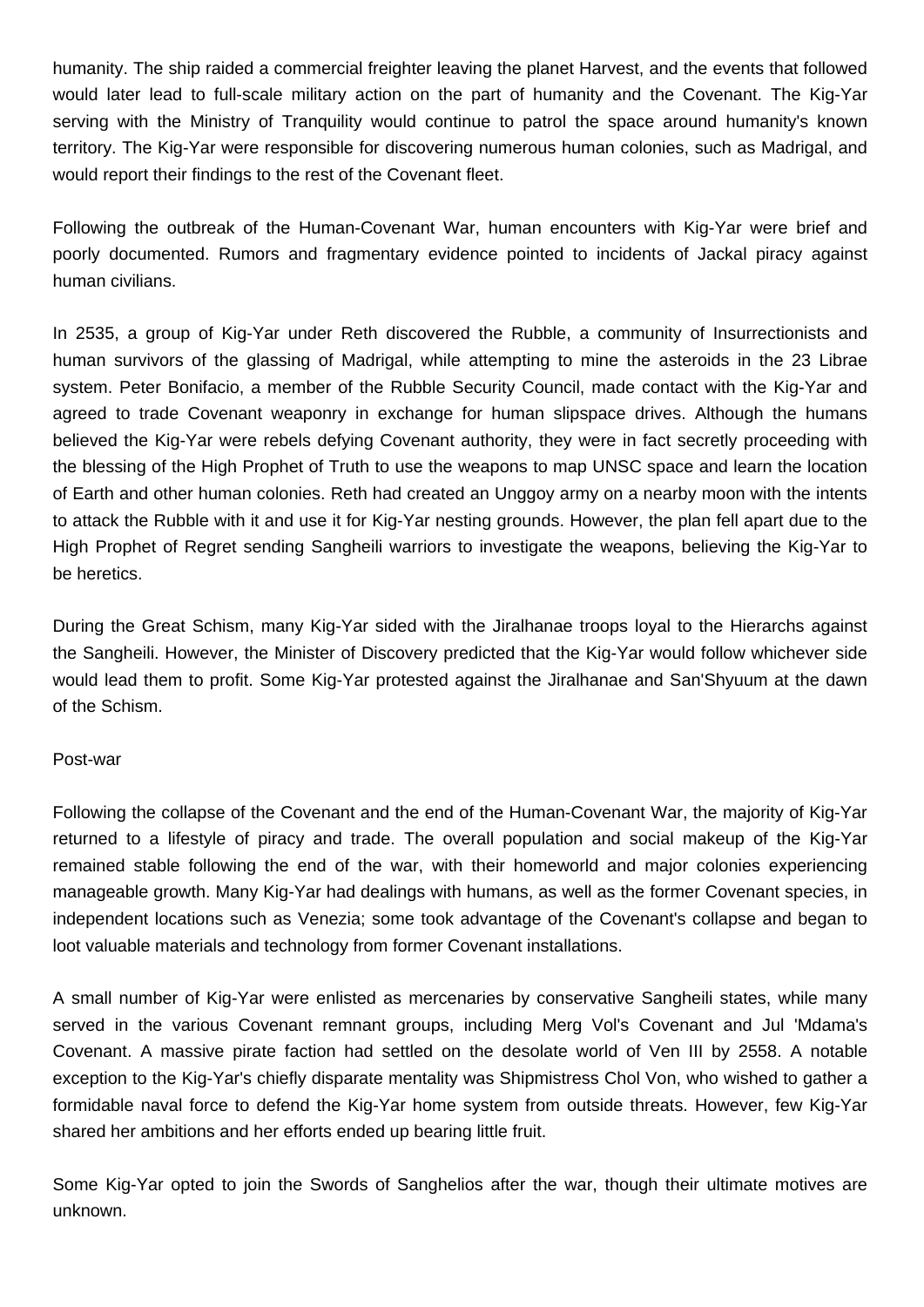## Biology

## Anatomy and physiology

Kig-Yar share many features with Earth avians as well as reptiles and exhibit several features that are common among species that have evolved in low-gravity environments, such as Lacerta erectus. Their legs are sinewy and muscular, and are digitigrade in structure like those of birds. Though they have been mistaken for carnivores, the Kig-Yar are apparently an omnivorous species. Kig-Yar possess very sharp teeth, and their jaws are tipped with a hooked, bird-like beak. Both their hands and feet are tridactyl, and are armed with sharp talons. Their hands in particular exhibit an unusual structure, with a single large middle finger surrounded by two opposable thumbs. Their eyes are protected by a nictitating membrane that sweeps across the eyes horizontally. Starved Kig-Yar have been known to eat the flesh of fallen enemies, as well as that of live prisoners. They are gifted with extraordinarily acute senses of sight, hearing, and smell, making them adept as scouts and snipers in the Covenant military. Kig-Yar are also very agile, and can execute swift jumps and rolls in combat; these abilities are most pronounced in the more muscular T'vaoan subspecies, members of which can leap great distances and cover ground at extremely high speeds. Kig-Yar possess a strong salty, occasionally acrid stench.

Young Kig-Yar chicks are covered in a brown fledgling down which gradually molts and gives way to scales and plumage as they age. Male Kig-Yar possess plumes of spiny quills (feathers in the case of Skirmishers) at the back of the head and on the elbows; the color of this plumage indicates the Kig-Yar's mood. Quill color also varies between subspecies; Jackal quills typically have brown, red or light blue coloration, whereas Skirmishers generally have black or reddish feathers. Ruuhtian females lack these quills, instead having calloused plates at the forearms and the rear of the head. This thick skin helps protect the female during courtship: when mating, the male will often bite, chew, and tear at the back of the female's head, neck, and arms. Apart from these differences as well as those in reproductive organs, there is no meaningful physical variance between male and female Kig-Yar.

While Kig-Yar are somewhat physically frail, they are capable of moving quickly to evade harm. Their blood is bright purple in color, similar to that of the Sangheili, possibly showing a similar chemical makeup. They lack high amounts of calcium in their skeletons, which makes them a poor source of biomass for the Flood. Thus, Kig-Yar that are infected by the Flood are typically turned directly into carrier forms rather than combat forms. However, they have been utilized as combat forms during at least one engagement, the Battle of the Etran Harborage.

## Genetic variety

Unique even among the diverse assortment of the other client species of the Covenant, the Kig-Yar species has vast genetic variation within their race. The Kig-Yar species is represented by at least three morphologically distinct subtypes. These include the mainstream "Jackals" of Ruuht, the notably reptilian Jackals of Ibie'sh, and the more physically robust and more avian "Skirmishers" of T'vao. Many xenobiologists believe the morphological variation among the Kig-Yar likely represents diverging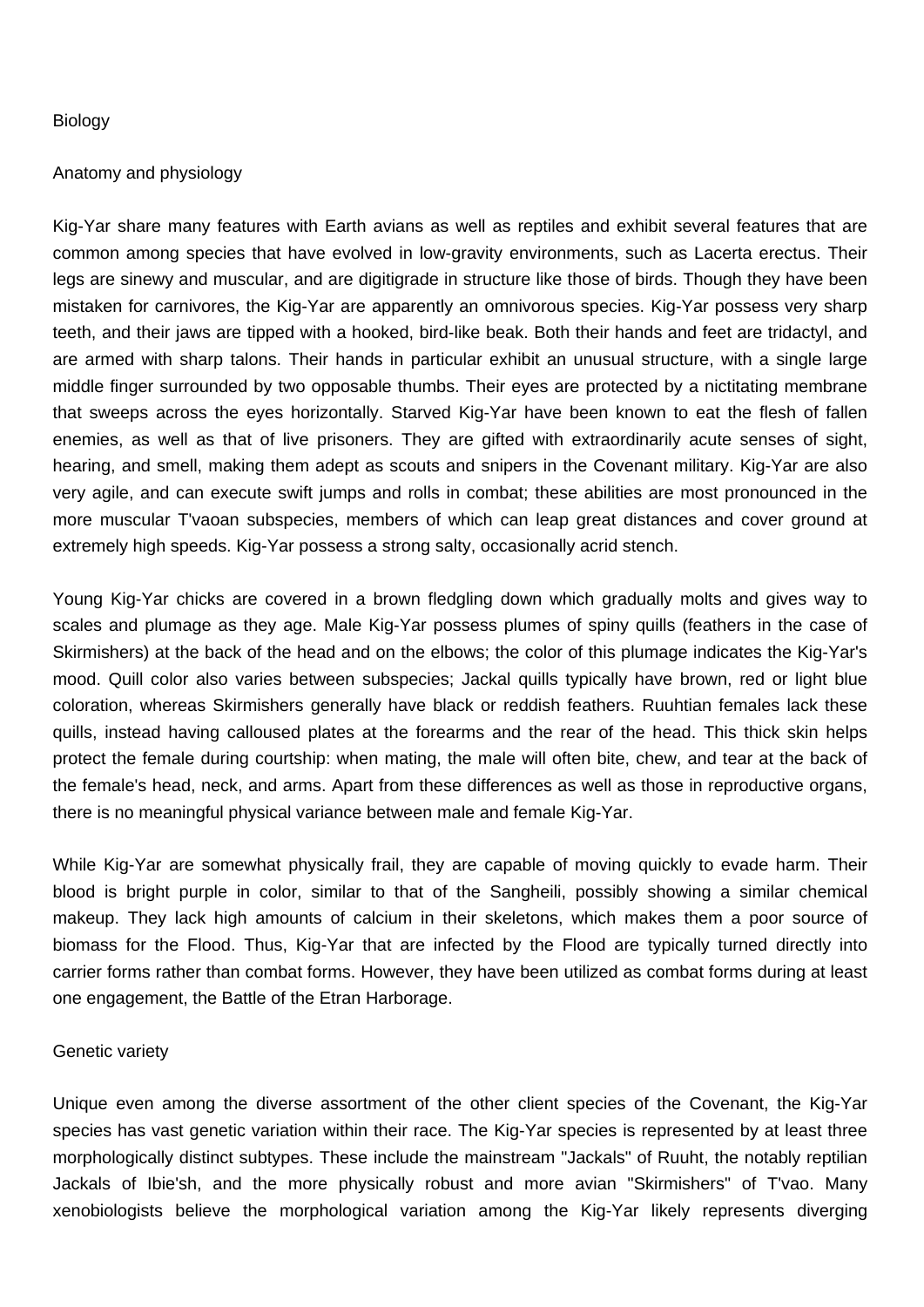evolutionary pressures in response to varied environments and ecosystems on prehistoric Eayn and, subsequently, their various interplanetary colony worlds. However, all of the known variations of the species have the ability to effectively breed with all other subtypes of the Kig-Yar species and exhibit no marked cognitive differences.

## Ruuhtian

Kig-Yar from Ruuht (known as Ruuhtians) typically exhibit light brown, tan, or sallow skin tones, with green skin appearing less often; flexible quills on the head and forearms among males, with calloused plates among females; and elongated heads with bulbous eyes and beak-like snouts. The most common head morphology involves a downward-sloping snout, though specimens with straight snouts are also common.

## Ibie'shan

Kig-Yar hailing from the isolated, volcanic continent of Ibie'sh (Ibie'shans) display the most "primitive" characteristics of all the known Kig-Yar subtypes, being closest to the species' common ancestor. Ibie'shans have the same body structure as most of their kin, but their heads are far more muscular and reptilian in appearance, with shorter snouts and stronger, thicker beakless jaws with noticeable underbites. These Jackals also differ from the more commonly seen variety in having reddish plumes, yellow-tinted eyes, and more subdued sexual dimorphism, with both sexes possessing armored neck scales in addition to quills. Ibie'shans have served in the Covenant military as early as 2526 and constituted the majority of Kig-Yar in Jul 'Mdama's Covenant.

# T'vaoan

T'vaoans originated from the Kig-Yar colony asteroid of T'vao. They have darker skin and stockier, squared heads with small yellow eyes. They also have more beak-like mouths and bony facial coverings. T'vaoans have true feathers on their heads and arms, unlike the Jackals' quills. Like Jackals, T'vaoans have sharp talons on their hands and feet. While both subspecies are quite agile, T'vaoans are capable of sprinting at great speeds and leaping long distances. Male Kig-Yar from T'vao had much heavier upper body plumage than other Kig-Yar. Females from T'vao had a ruff of feathers on their heads and necks instead of scales. The higher gravity and more dramatic atmospheric shifts of T'vao led to the development and evolution of these avian features.

# **Culture**

Kig-Yar are often considered to be driven and motivated solely by personal desires and needs. Ancient Kig-Yar were once divided into clans, scattered across Eayn. The clans would often compete for resources and raid each other's cities or hold inter-clan competitions in major population centers. During the Kig-Yar's service in the Covenant, the clans became slightly obsolete. However, many Kig-Yar still kept their roots to these clans, often living in territory that had been claimed by their clans ages ago. Parts of Myur City, on T'vao, had been once claimed by Chol Von's clan. Kig-Yar clans often work together, unless one clan has grievances with another. Allied clans defend one another, if necessary.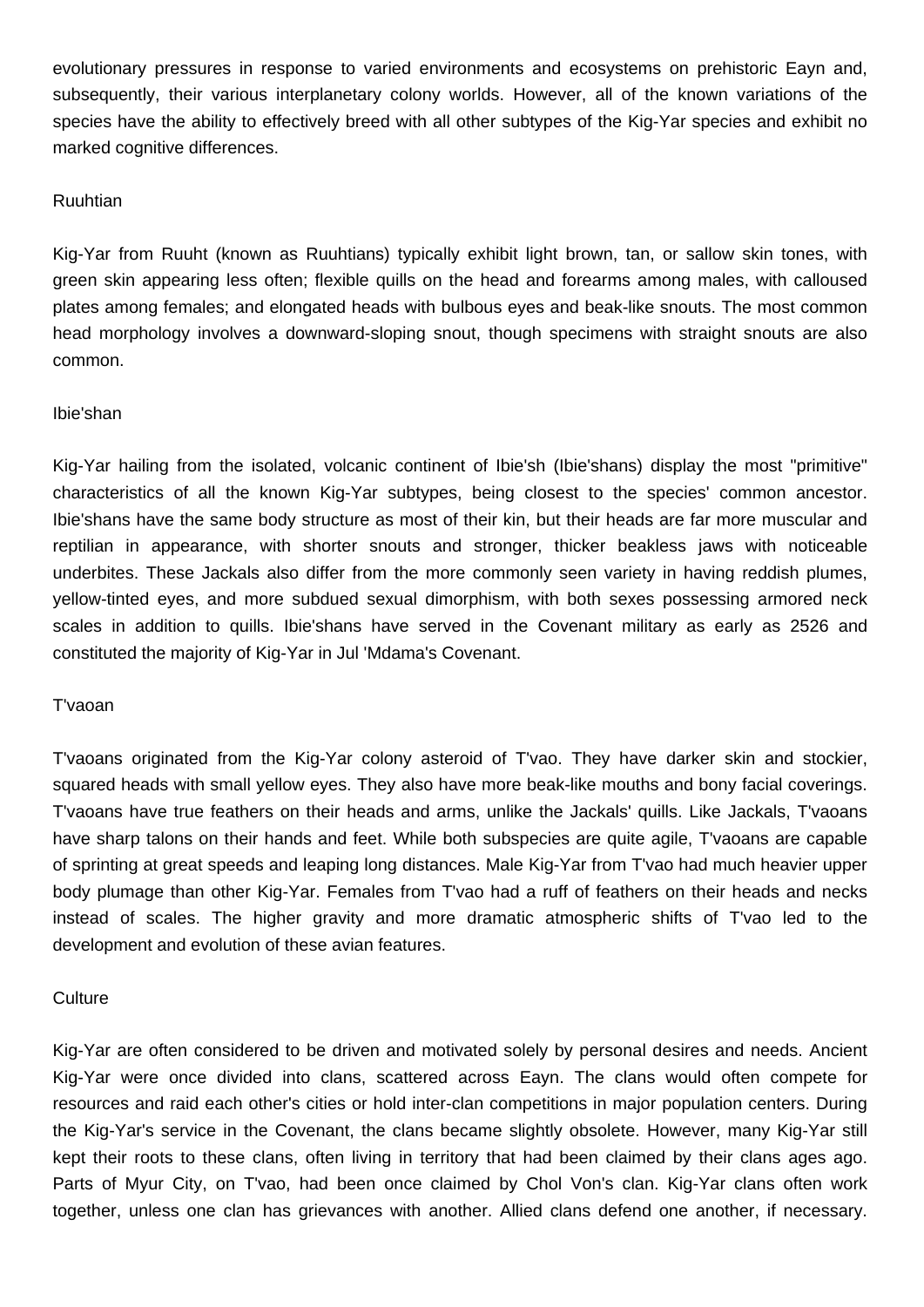The center of a clan is known as the "clan home" and often contains a "clan mother" to cook for the young. Known clans include the Mor clan and the Gei clan.

Piracy plays an important role in Kig-Yar society and history. While legitimate organizations, governments, and businesses are found throughout Kig-Yar society, pirates once plagued Eayn's seas. After becoming an interplanetary race, many Kig-Yar returned to piratical ways. Many Kig-Yar chicks desire to be pirates when they grow up. Many Kig-Yar folklore heroes were pirates and represented freedom during the Kig-Yar's service with the Covenant. There were numerous Kig-Yar pirates that operated independently of the Covenant. These pirates would contact and ally themselves with likeminded Kig-Yar that served in the Covenant military. The Covenant-serving Kig-Yar would often contact the pirates when opportunities to steal Covenant supplies and materials arose. Members of other speciesâ€"including San'Shyuum, Sangheili, and humansâ€"are often distrustful of the Kig-Yar, believing every member of the race to be a pirate.

## Social relations

Kig-Yar society is matriarchal, with males described as being  $\hat{a} \in \text{cehenpecked} \hat{a} \in \bullet$  by their females and having to toil for a living. Early Kig-Yar society was a form of tyrannical matriarchy. Eayn's government would eventually spread power more widely and equally among the species, though females generally remained at the top. Before the Kig-Yar's indoctrination into the Covenant, female Kig-Yar were in control of breeding rights, territory, familial organization, and had control of major assets. The matriarchal-based society continued after the collapse of the Covenant empire. The expectations of young male chicks are lower than their female counterparts. Kig-Yar females typically hop from mate to mate, however, males generally stay around their mate's nests for as long as they are tolerated. T'vaoans believe themselves to be superior over the rest of the Kig-Yar.

Kig-Yar have been known to coexist relatively peacefully with humans, as evidenced by the relationship between the Rubble and Reth's forces on Metisette, the cooperation of Kig-Yar miners on New Llanelli with Office of Naval Intelligence operatives, and their relationship with Insurrectionists on Venezia. When the Kig-Yar were finally ordered by the San'Shyuum to attack and destroy the humans of the Rubble, many of them even regretted the order. This is likely due to the pragmatic, mercantile culture of their race: As long as it benefits them economically, Kig-Yar will co-operate with nearly any group, even declared enemies of the Covenant.

Within Covenant society, Kig-Yar have little status and are subservient to all but the Unggoy. Because of this, Kig-Yar frequently harass Unggoy to assert what little authority they have. Despite being rather lowlyranked in the Covenant, Kig-Yar are not typically disrespected by other races like the Unggoy. Thus, they had no true desire to gain a higher rank in the Covenant. However, some Kig-Yar unsuccessfully protested their lowly position. In some cases, Sangheili or Jiralhanae disposed of criminals or prisoners by feeding them to Kig-Yar convicts, who eat the victim alive.

If any of their kin are killed, Kig-Yar may put out a bounty known as a mev-ut and go after the culprits. Due to their vicious nature, they particularly go after the heads and cervical vertebrae of their targets.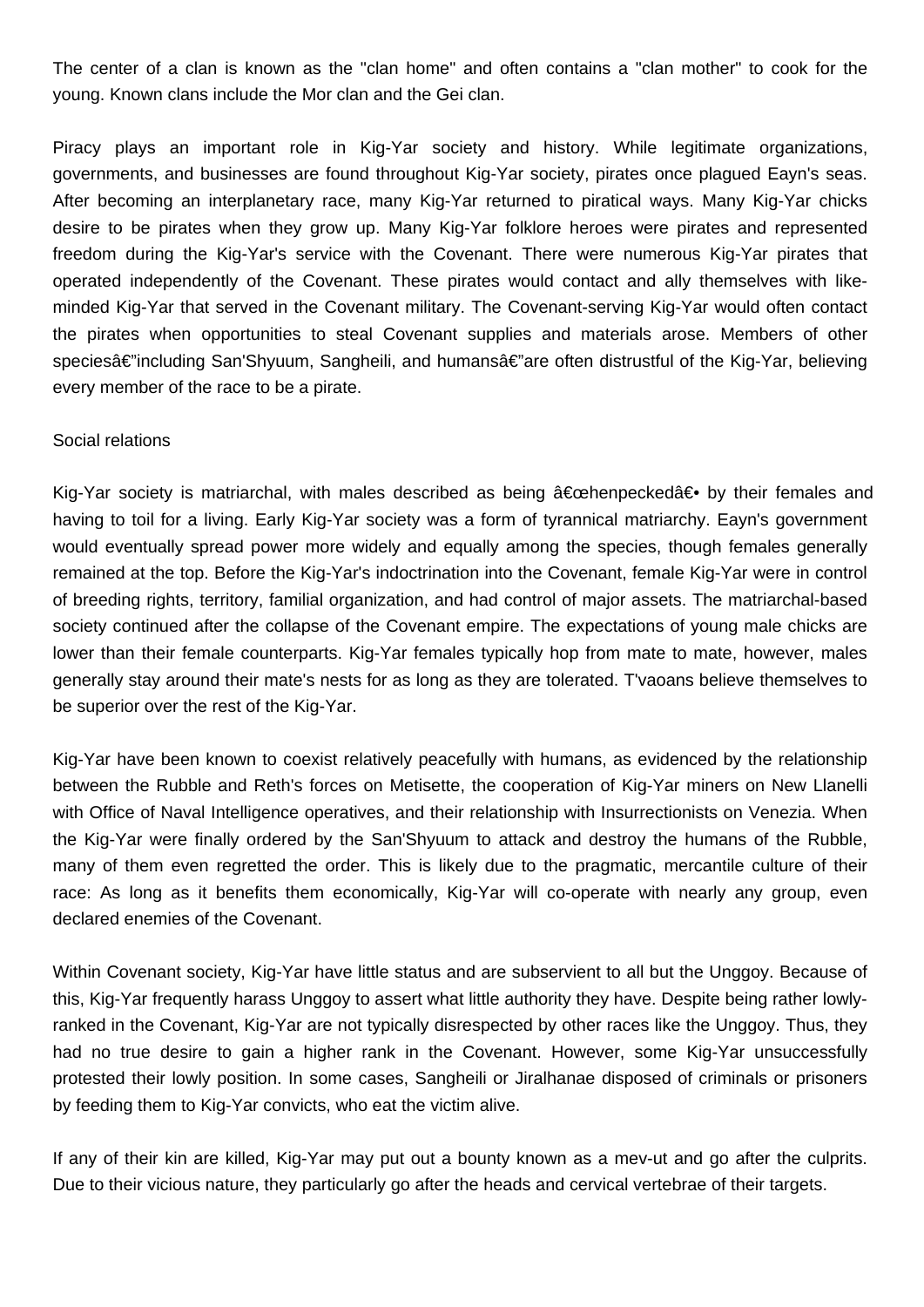"Yet some are effective snipers, and, once drawn into the Covenant they have proven loyal, though they are quarrelsome with the Unggoy and others at times."

â€" From the Prophet of Clarity's Notes on the History of the Covenant, referring to the Kig-Yar

The Kig-Yar are unique among Covenant races: rather than being faithful followers of the San'Shyuum's religion, they served the Covenant due to the monetary rewards the Prophets paid them. Most were loyal only to their families and matriarchs, with service to the Great Journey only a distant consideration. However, due to their long service in the Covenant, a large number of them came to accept the Covenant religion. Although the Kig-Yar held a rather low standing in the Covenant hierarchy, their position closely resembled a separate and independent entity that operated as mercenaries for the Covenant; most Kig-Yar saw their service in the Covenant as a business arrangement, rather than a true religious and spiritual journey. The Kig-Yar were not represented on the High Council but were instead vetted by the Ministry of Concert. The Kig-Yar did not vocally complain about their position but had instead selected to siphon off resources to their brethren, to which the Covenant powers either turned a blind eye to or were unaware of it. Black markets were also operated on High Charity by the Kig-Yar; the Hierarchs were aware of it, but seemingly only monitored the markets. Unlike some species in the Covenant, the culture of the Kig-Yar did not suffer as a result of their incorporation to the hegemony. When the Covenant was dissolved at the end of the Human-Covenant War, Kig-Yar society and culture experienced little change.

Kig-Yar served primarily as light infantry, police forces, overseers, and marksmen. They were commonly used for interdiction, infiltration, and assassination operations. Kig-Yar privateers also commonly crew Covenant missionary ships, such as the Minor Transgression. Originally, they were intended to replace the Unggoy as the foot soldiers of the Covenant, but their temperament made this impractical. Instead, they were assigned roles that were better suited to their natural abilities, such as scouts and snipers.

Due to their unique position in the Covenant, the Kig-Yar often utilized starships of their own making instead of Covenant-made ones. In addition, they were forbidden to build their own slipspace drives, and had to rely on heavily regulated, unmodifiable drives engineered by the San'Shyuum instead.

# **Government**

The Kig-Yar government on Eayn is a post-industrial capitalist system, with a population of 978 million. It is also described as an ochlocracy, a system of government best described as a government by mob, or the intimidation of constitutional authorities; whatever form of local government the Kig-Yar possess is ineffective and ignored. Before the Kig-Yar's inauguration to the Covenant, all colonies were selfgoverned. Due to the lack of Eayn's government, Kig-Yar colonists developed their economy based on the gray market. Eayn's government also had a functioning militia. Clans often governed certain portions of cities on Kig-Yar worlds.

After the Kig-Yar joined the Covenant, all of their governmental systems became obsolete. Following the Covenant's dissolution after the Human-Covenant War, the Kig-Yar had no true functioning government to control Eayn and its colonies. Instead, all Kig-Yar worked together, relatively cooperatively. In April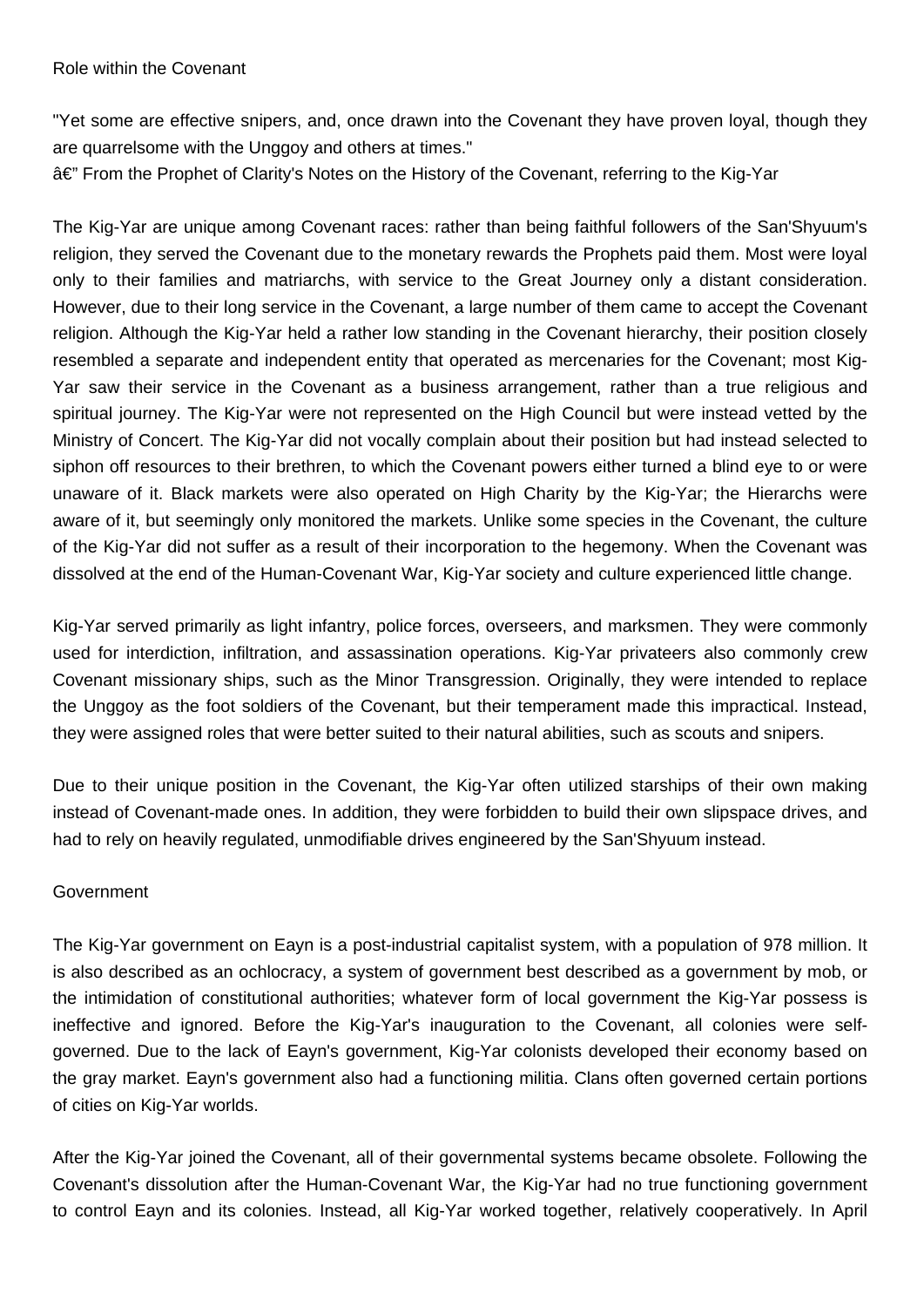2553, Chol Von attempted to form a united Kig-Yar navy and have all Kig-Yar clans unite, but few agreed that it was necessary. By 2558, pseudo-governments have administrative control of Eayn's two supercontinents, Ruuht and Ah'lomet. There is controversy among both continents about which one has control of the small islands between the two.

## Language

To humans and other species, the Kig-Yar language is seemingly composed of hisses, growls, screeches, snarls, and squawks, though it is still intelligible to other members of the Covenant. The Kig-Yar are able to speak the Sangheili language, which serves as the lingua franca to the Covenant. In addition, Kig-Yar are also capable of speaking the human English language in a rasped manner. However, most Kig-Yar are unable to form a proper "f" sound in speech. After the war, some Kig-Yar often spoke amongst each other speaking an odd mix of English, Sangheili, and the Kig-Yar dialect.

#### Naming conventions

Kig-Yar names usually consist of a single syllable, with two consonants and one vowel, such as Yeg, Jak, and Bok. However, Chur'R-Yar and Chur'R-Mut, who were both shipmistresses, have multiple syllables in their names. While some Kig-Yar possess clan names (e.g. Chol Von, Eith Mor), most were not allowed by the Sangheili to have more than one name during their service in the Covenant  $\hat{\epsilon}$  though most were not particularly bothered by the edict as their society never placed a premium to it;[9] this limitation was abolished after the Covenant's dissolution. Some names are often more common among certain clans.

The prefix "Chur'R-" is believed to indicate the title of Shipmistress, as both Chur'R-Yar and Chur'R-Mut were female Kig-Yar in command of a vessel. Chol Von's name lacks this prefix, although it is possible that this is due to cultural differences between the common Kig-Yar and the T'vaoans, or that the use of the prefix indicated the Shipmistresses' service to the Covenant like the "-ee" suffix used by the Sangheili. Alternatively, Chur'R-Yar and Chur'R-Mut may simply have been related, with the prefix being a family name rather than carrying any significance in regard to their role.

## Homeworld and colonies

Eayn is the homeworld of the Kig-Yar species and is the primary satellite of the planet Chu'ot. It is characterized by its single equatorial ocean, sparse volcanism, and almost total lack of glaciation. Only about one-third of all Kig-Yar who still reside in the Y'Deio system call Eayn their home; many have chosen to live among the minor planets within the asteroid belt since their initial contact with the Covenant. The most notable Kig-Yar interplanetary colonies are known as Muloqt, Kaelarot, and Valyanop; other Kig-Yar colonies include Dal'koth, as well as T'vao, home of the Skirmishers.

#### Military structure

#### Ranks within the Covenant

In the original Covenant, Kig-Yar were divided into several different ranks. Males formed the bulk of most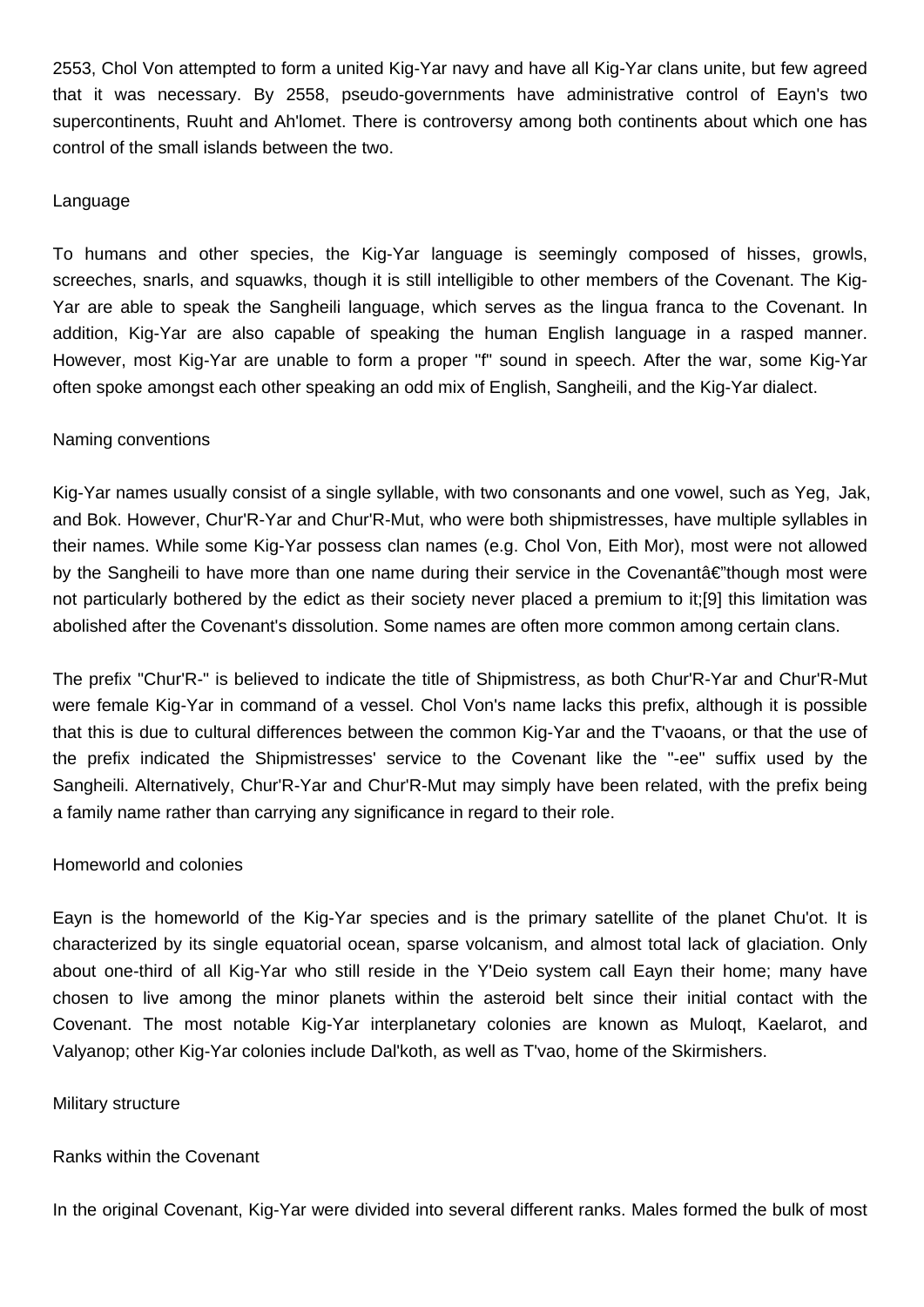of Kig-Yar presence in the Covenant military, while females were often given command positions.

Within the Covenant and its remnants, the rank of Minor is the lowest field rank a Kig-Yar can attain. They are armed with standard-strength, light-blue point defense gauntlets and small arms such as the plasma pistol or Needler. After gaining a sufficient amount of experience, Kig-Yar can be promoted to the rank of Major. Majors are more experienced than Minors and are issued stronger point-defense gauntlets that emit a violet, red or orange-colored shield and carry heavier weaponry. In the Covenant, Kig-Yar hold a relatively low position and have little authority. Minors are typically commanded by Sangheili or Jiralhanae leaders, while Majors may lead their own lance or even file consisting of low-ranking Unggoy and Yanme'e but are still subject to the command of the higher-ranking species.

Several specialist ranks exist of the Kig-Yar. The Kig-Yar rank of Sniper comprises the Covenant's foremost long-range combatants. They are known to carry weapons such as needle rifles and particle beam rifles, but do not use point defense gauntlets as to better wield their weapon. This is turn makes them more vulnerable and exposed to enemy fire. Kig-Yar Rangers are part of the Covenant's Special Warfare Group division, Fleet Security, and are trained for zero-G EVA combat, and are equipped with vacuum suits and magnetic boots. One of the highest ranks obtainable by a Kig-Yar in the Covenant was Zealot.

T'vaoans featured their own ranking system within the Covenant, with different roles and operational objectives.

## Ranks within Jul 'Mdama's Covenant

The rank structure in Jul 'Mdama's Covenant retains much of the structure of the Covenant hegemony: Kig-Yar are lower-ranking than Sangheili and Mgalekgolo, but have more authority than the Unggoy. The lowest rank in the faction for a Kig-Yar is the Storm unit. This unit is virtually the same as the Minor rank in the Covenant, albeit inferior weapons and armor. With experience, Storm Kig-Yar can be promoted to the rank of Heavy. They are typically deployed as scouts and trackers, as well as for boarding actions.

Former ranks from the old Covenant, such as Sniper and Ranger, still continue to exist.

## Other titles and roles

Some Kig-Yar have gained the rank of shipmistress, and are able to lead their own ships. Because of the matriarchal nature of Kig-Yar society, most Kig-Yar ship commanders are female, hence their use of the feminine form of the Covenant title of shipmaster. While there are male Kig-Yar shipmasters, they are less common. They are often employed by the Covenant's Ministry of Tranquility. These Kig-Yar are mostly given command of ships made by the Kig-Yar themselves, such as privateers and raiders, rather than larger and more powerful vessels of mainline Covenant design. However, some still commanded Covenant frigates.

Kig-Yar were also employed by the Covenant as prison guards to protect penal colonies, such as the one on Verge. The Kig-Yar were often used as a police force in former Covenant colonies, although normally